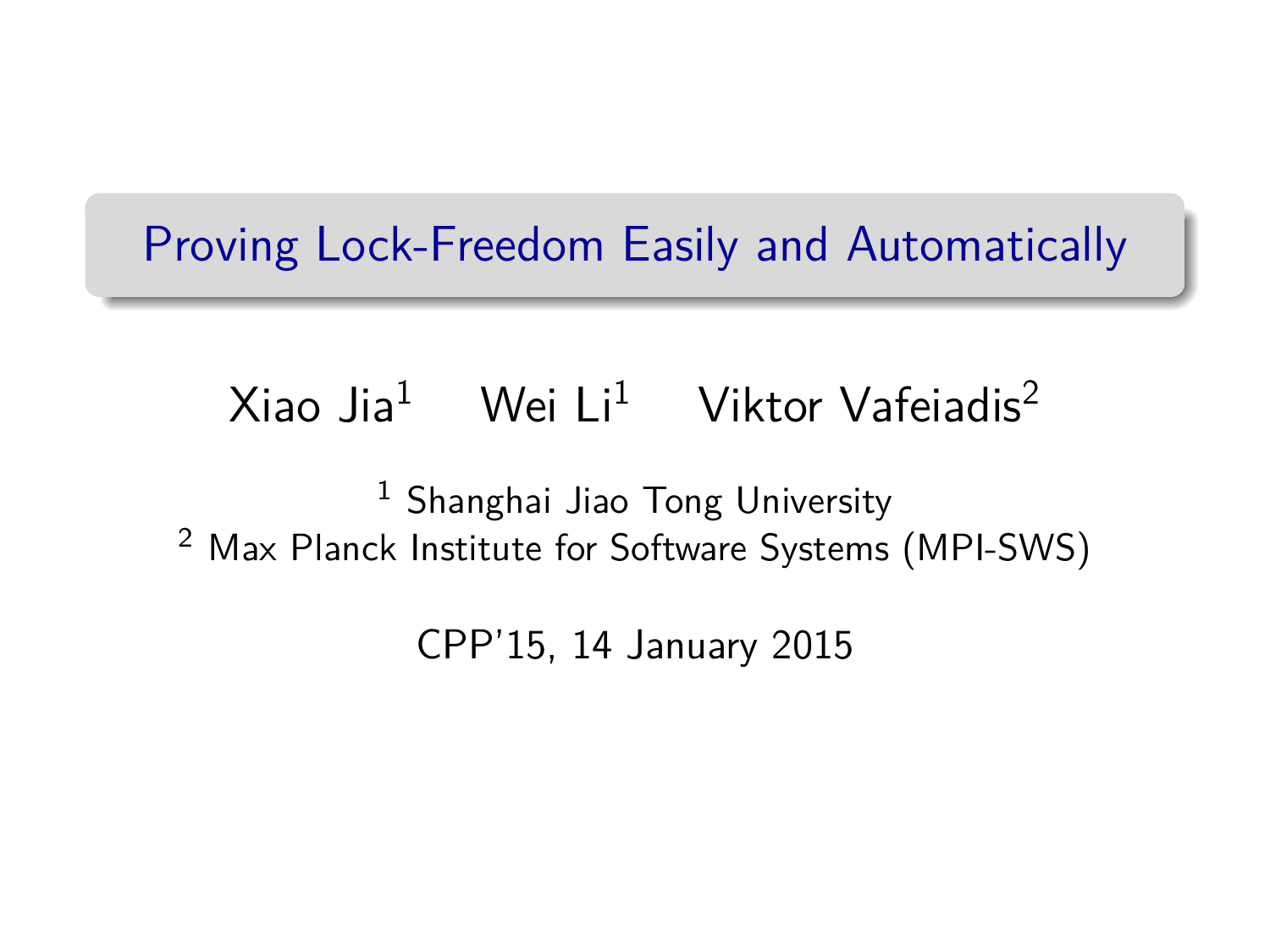#### Blocking synchronisation

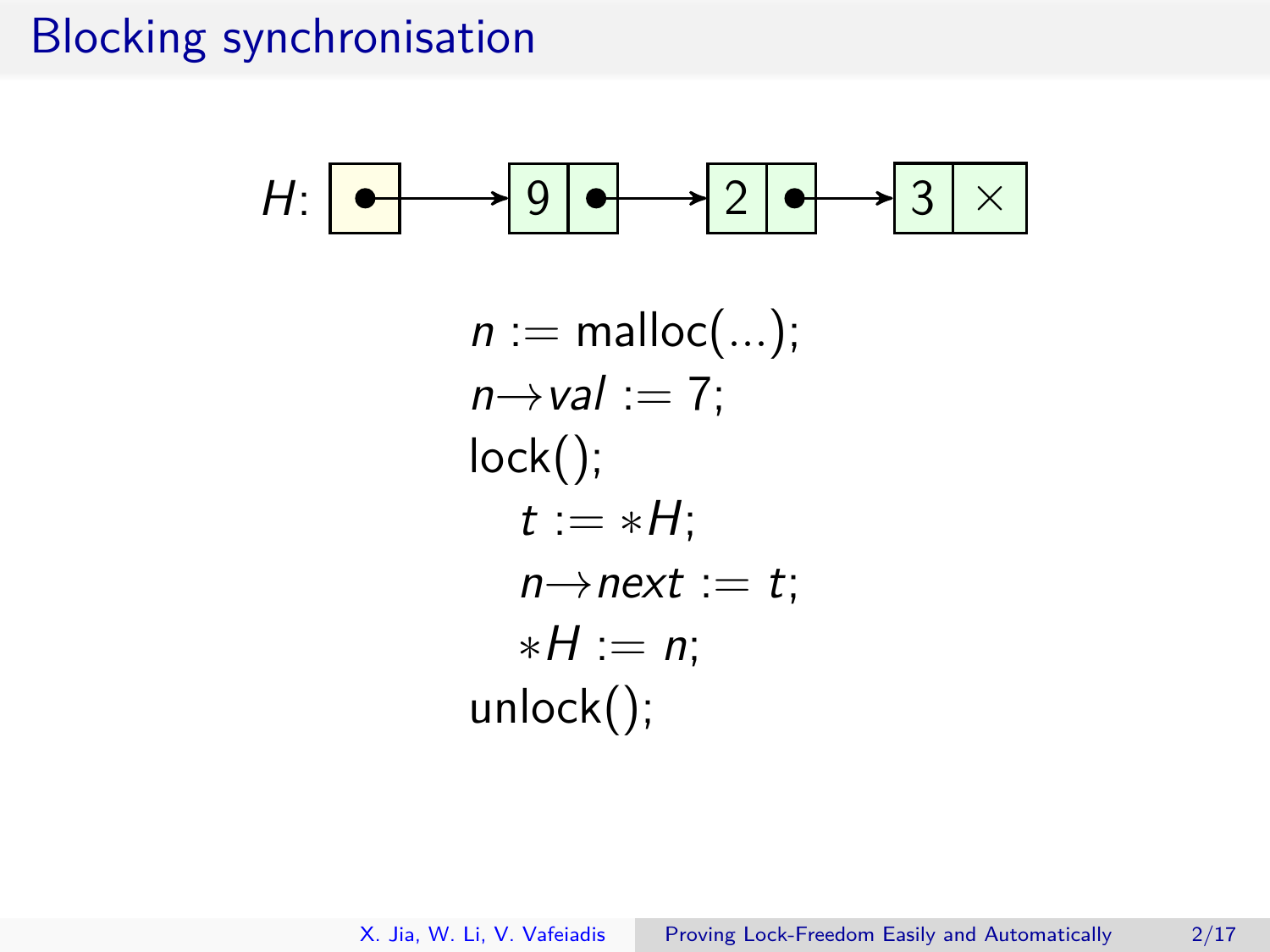### Non-blocking synchronisation

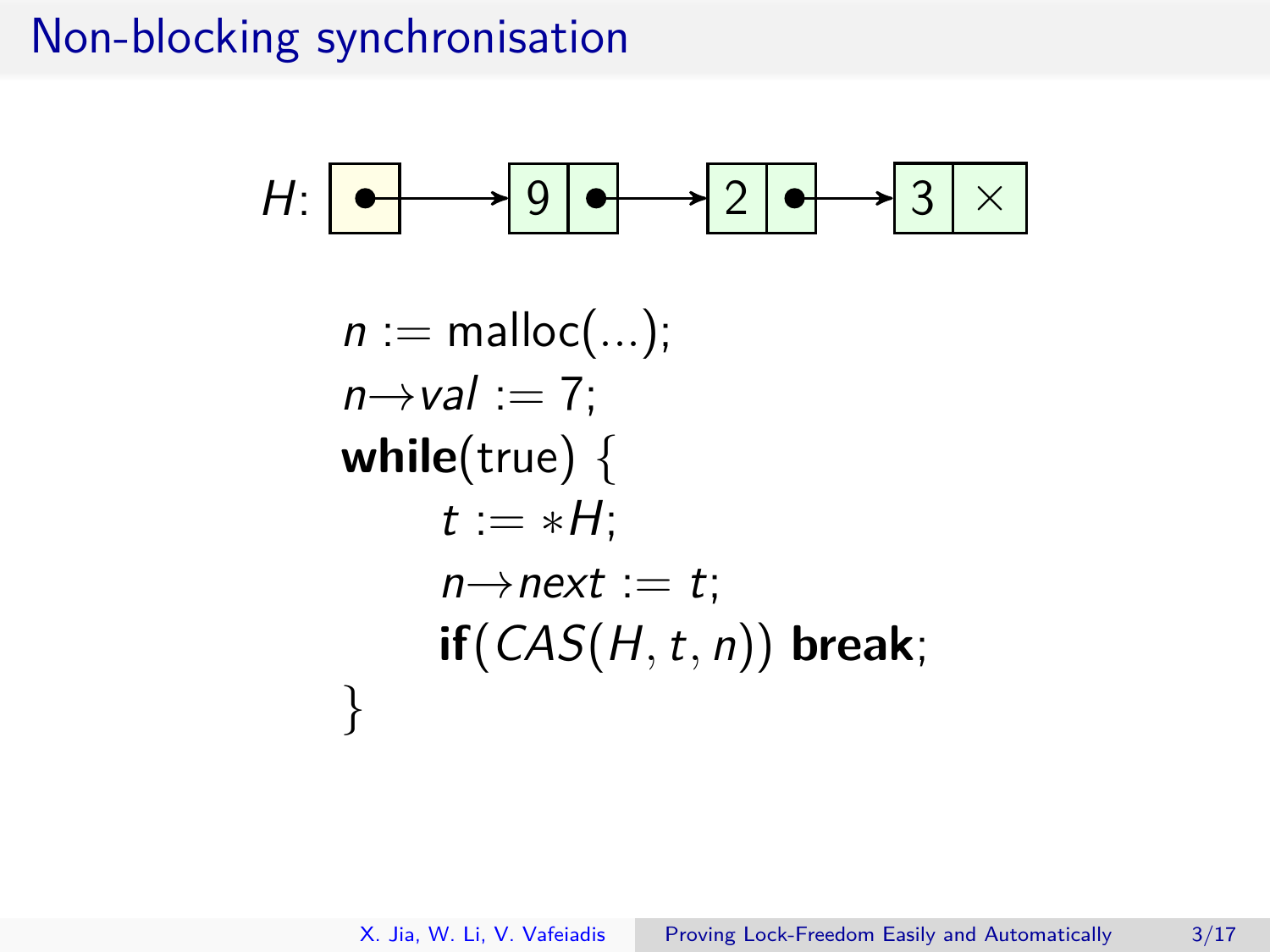## What is lock-freedom?

Liveness property for concurrent libraries:

If library operations are scheduled infinitely often, then some operation will terminate.

Observations:

- $\triangleright$  LF is a global property.
- $\blacktriangleright$  LF allows starvation.
- $\blacktriangleright$  wait-free  $\subseteq$  lock-free  $\subseteq$  obstruction-free
- $\triangleright$  LF is a practical compromise.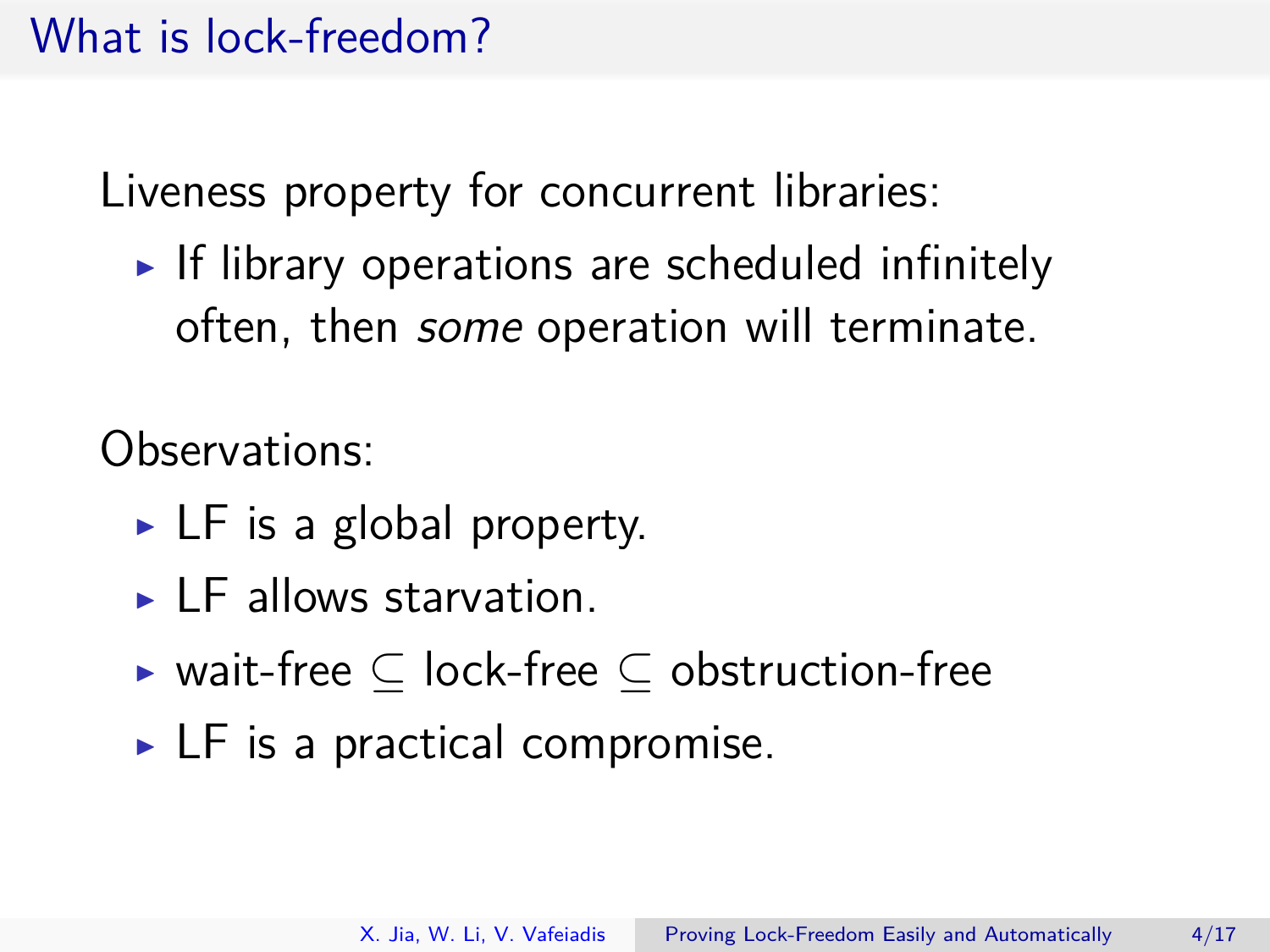# Proving lock-freedom

Proving lock-freedom is low-hanging fruit:

- $\blacktriangleright$  Typically lock-freedom is really easy to show.
- $\triangleright$  But formal LF proofs are often too complex.
- $\blacktriangleright$  Automation is not readily available.

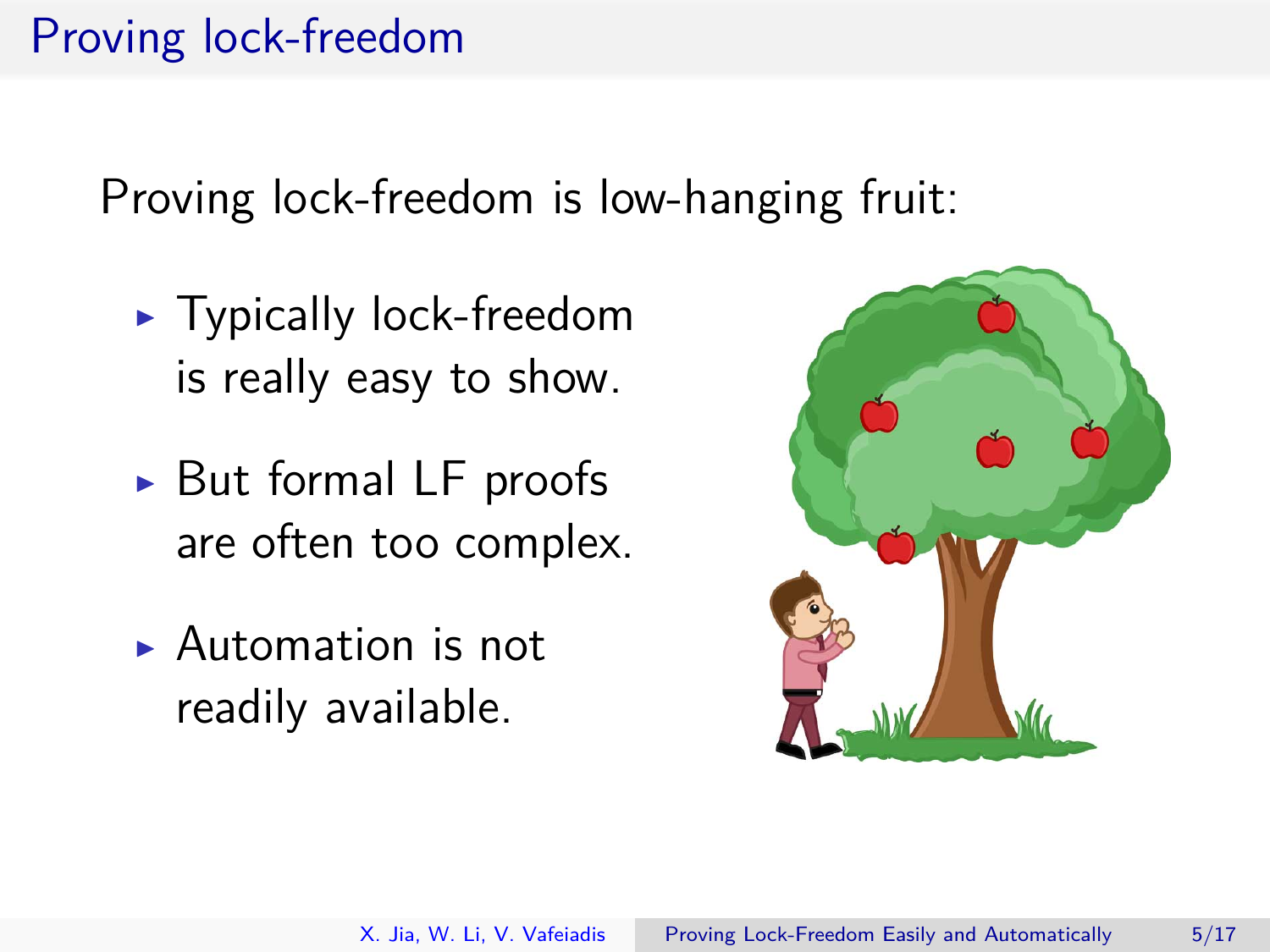#### Reduction to termination

**Concurrent library,**  $L = \langle C_{\text{init}}, C_1, \ldots, C_n \rangle$ .

 $\blacktriangleright$  Bounded most general client, BMGC<sup>k,m</sup>(L), runs  $C<sub>init</sub>$  and then creates k threads executing up to m times a method from  $C_1, \ldots, C_n$ .

Theorem (Hoffmann, Marmar, Shao, LICS'13)

L is lock-free  $\iff \forall k, m$ . BMGC<sup>k,m</sup>(L) terminates.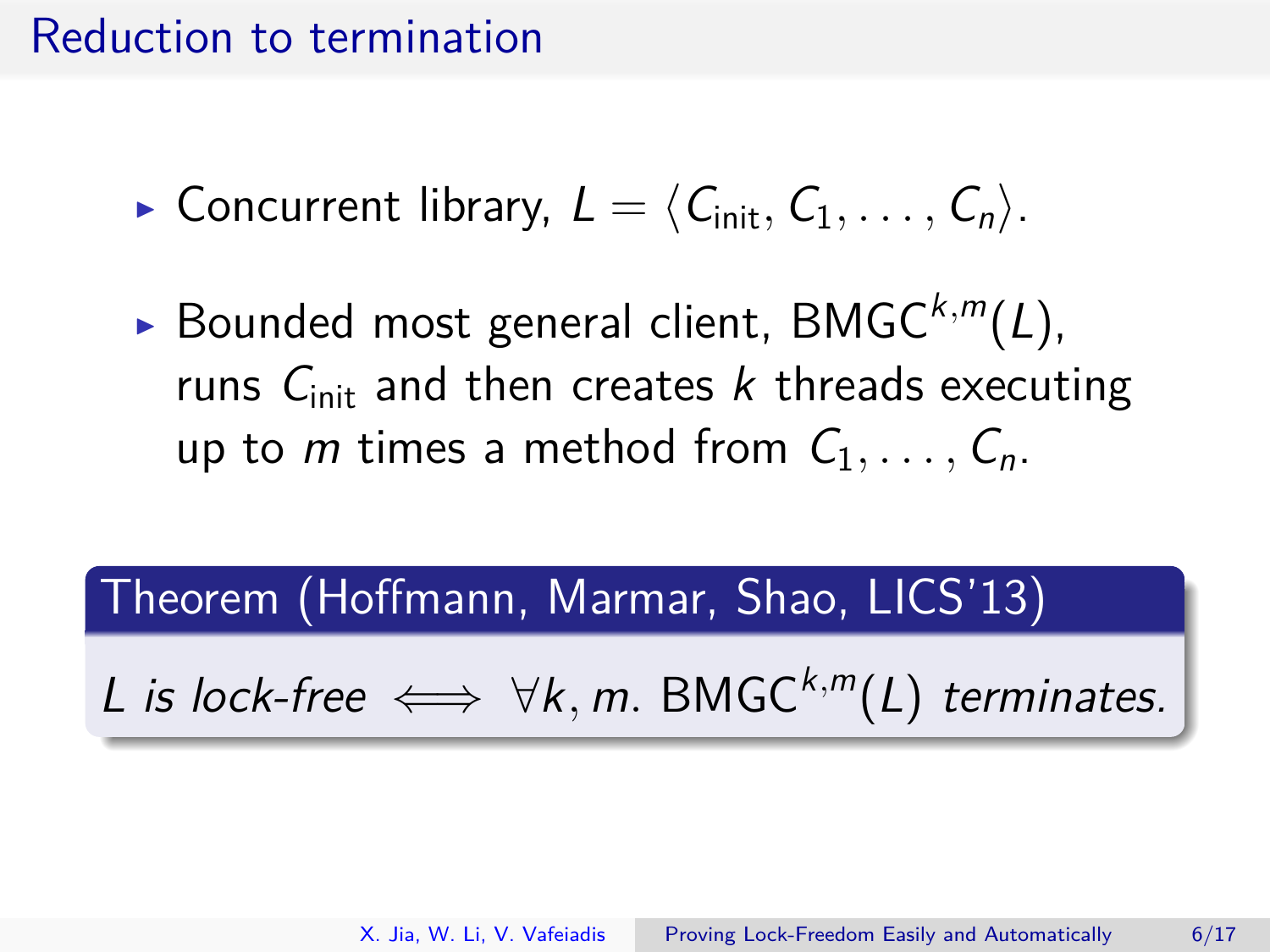Read-compute-update pattern

A common pattern in LF algorithms:

**while**(true) {

}

 $t := X$ : *. . .* ;  $n := \ldots;$ **if** (CAS(&X*,*t*,* n)) **break**;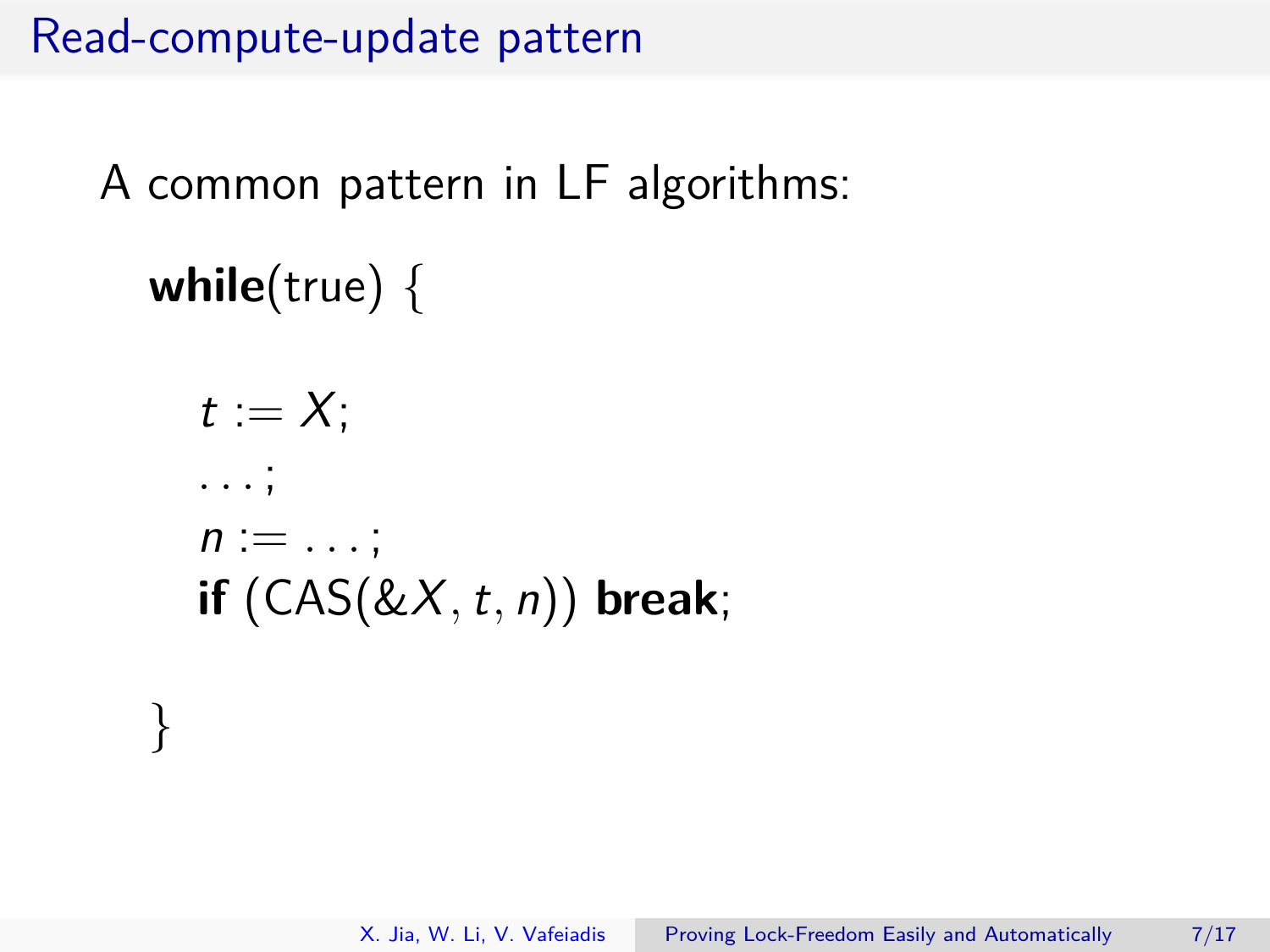Read-compute-update pattern

A common pattern in LF algorithms:

**while**(true) {

}

$$
t := X;
$$
  
\n...;  
\n $n := ...;$   
\n**if**  $(X == t) \{X := n; \text{ break}; \}$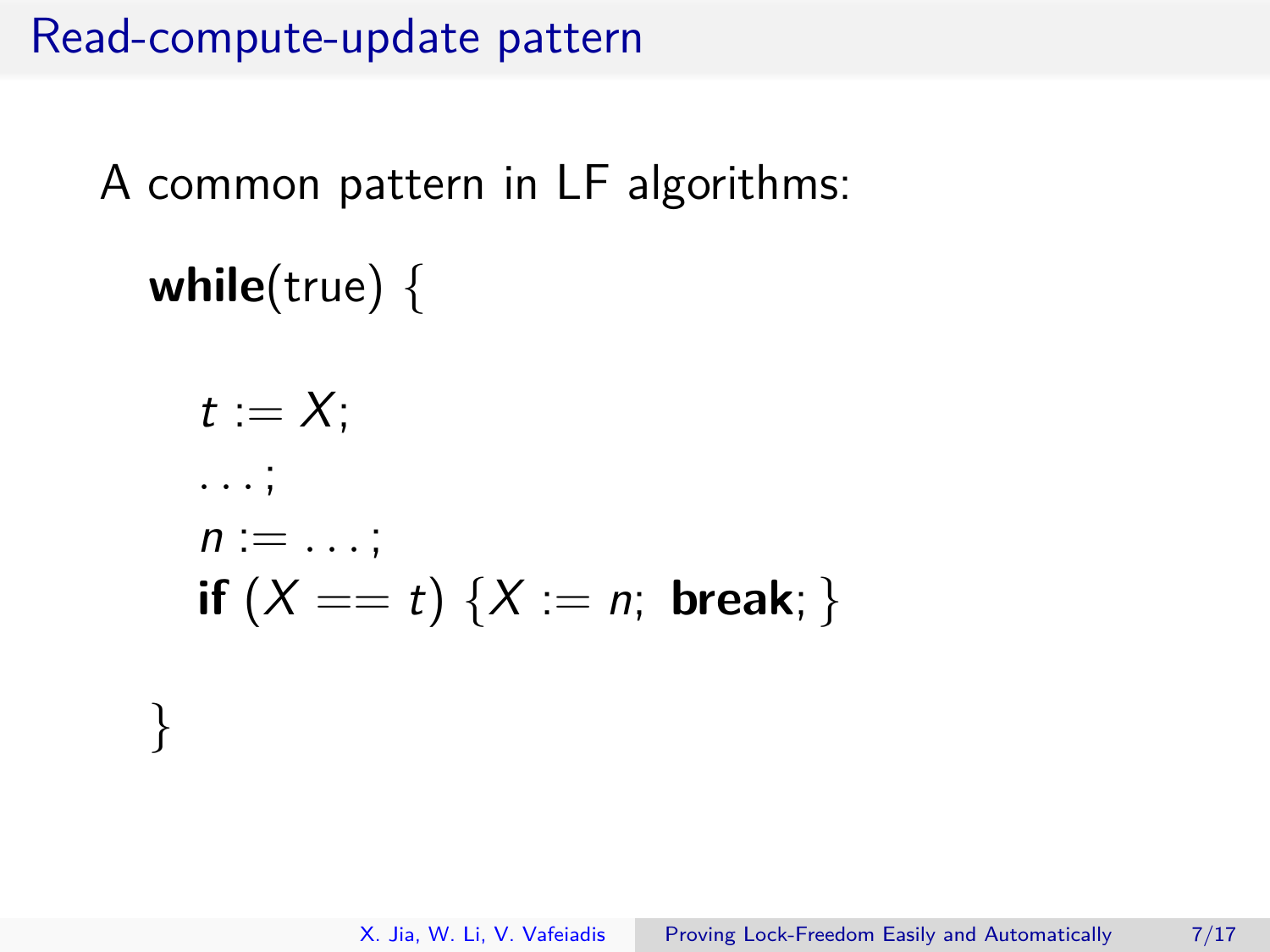Using a global progress counter:

```
while(true) {
   r := P:
   t := X:
   . . . ;
   n := \ldots ;
  if (X == t) {\langle X := n; ++P \rangle; break; }
   \textsf{assert}(P > r);
}
```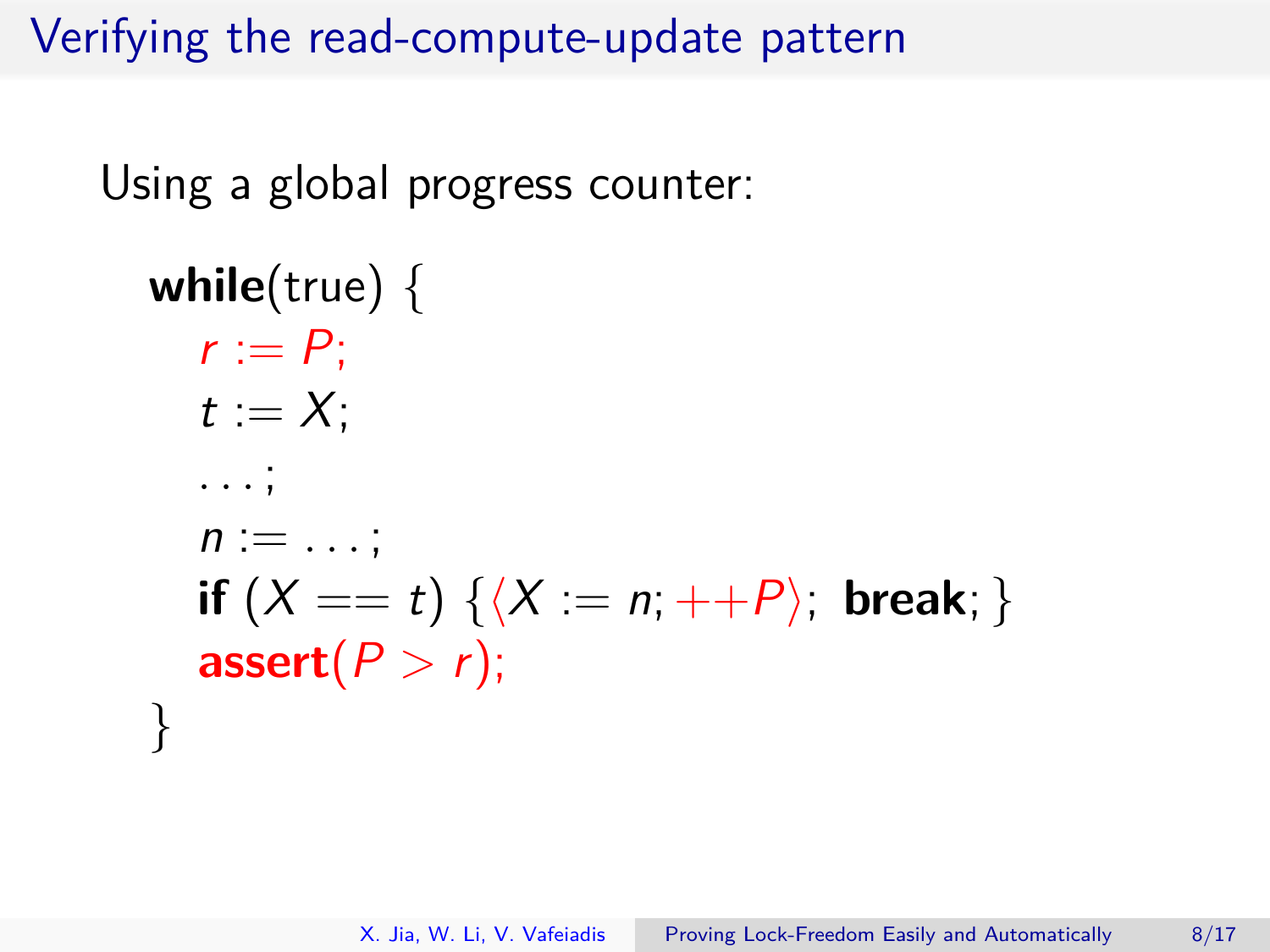Using a progress flag per thread:

```
while(true) {
    B_{tid} := false:
    t := X:
    . . . ;
    n := \ldots:
    \mathsf{if}\,\, (X == t)\, \{\langle X := n ; \forall i.\,\, B_i := \mathsf{true} \rangle;\,\, \mathsf{break}; \,\}assert(B_{tid});
}
```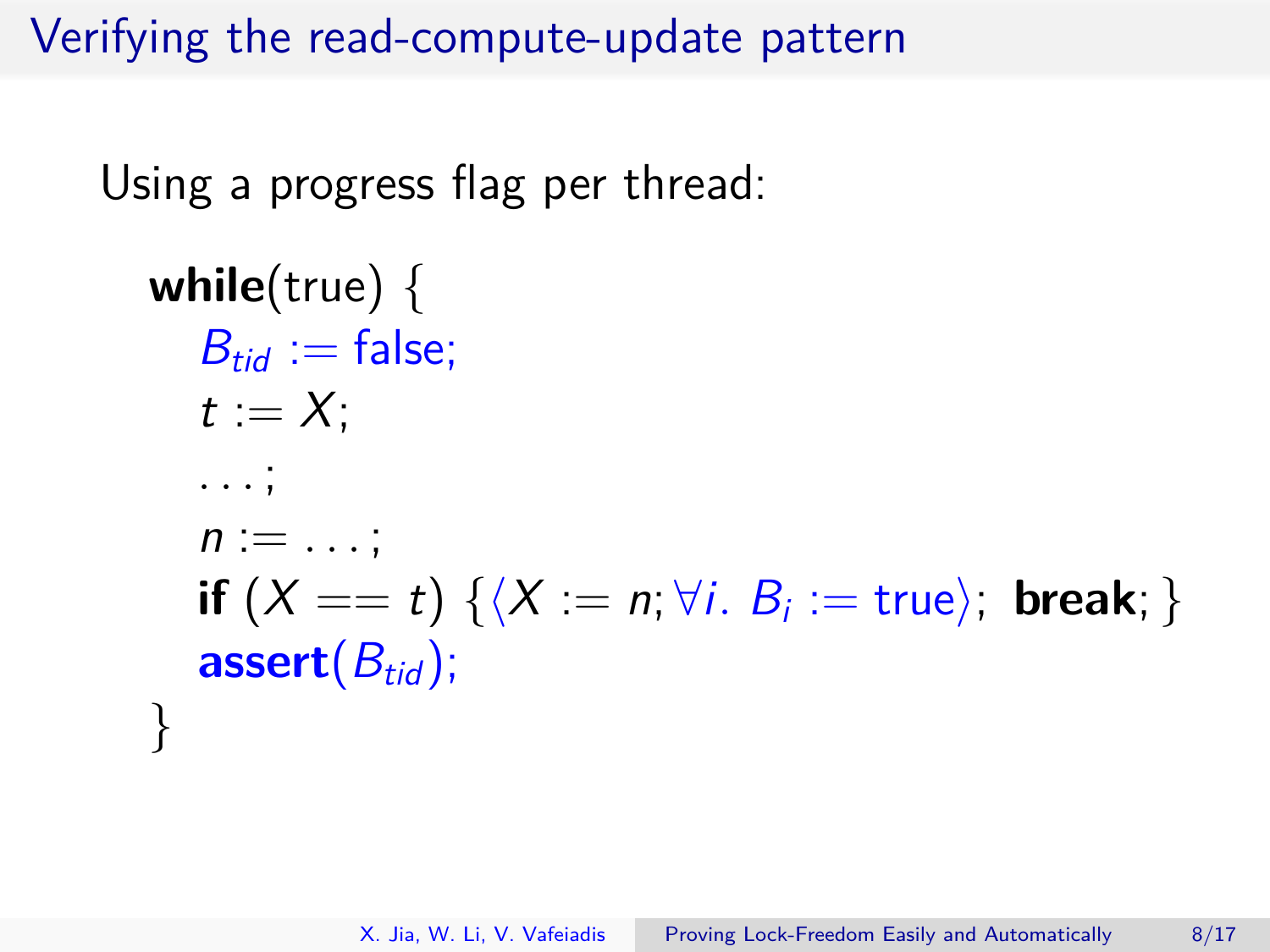Using a progress flag per thread:

```
while(true) {
    B_{tid} := *;t := X:
    . . . ;
    n := \ldots ;
    \mathsf{if}\,\, (X == t)\, \{\langle X := n ; \forall i.\,\, B_i := \mathsf{true} \rangle;\,\, \mathsf{break}; \,\}assert(B_{tid});
}
```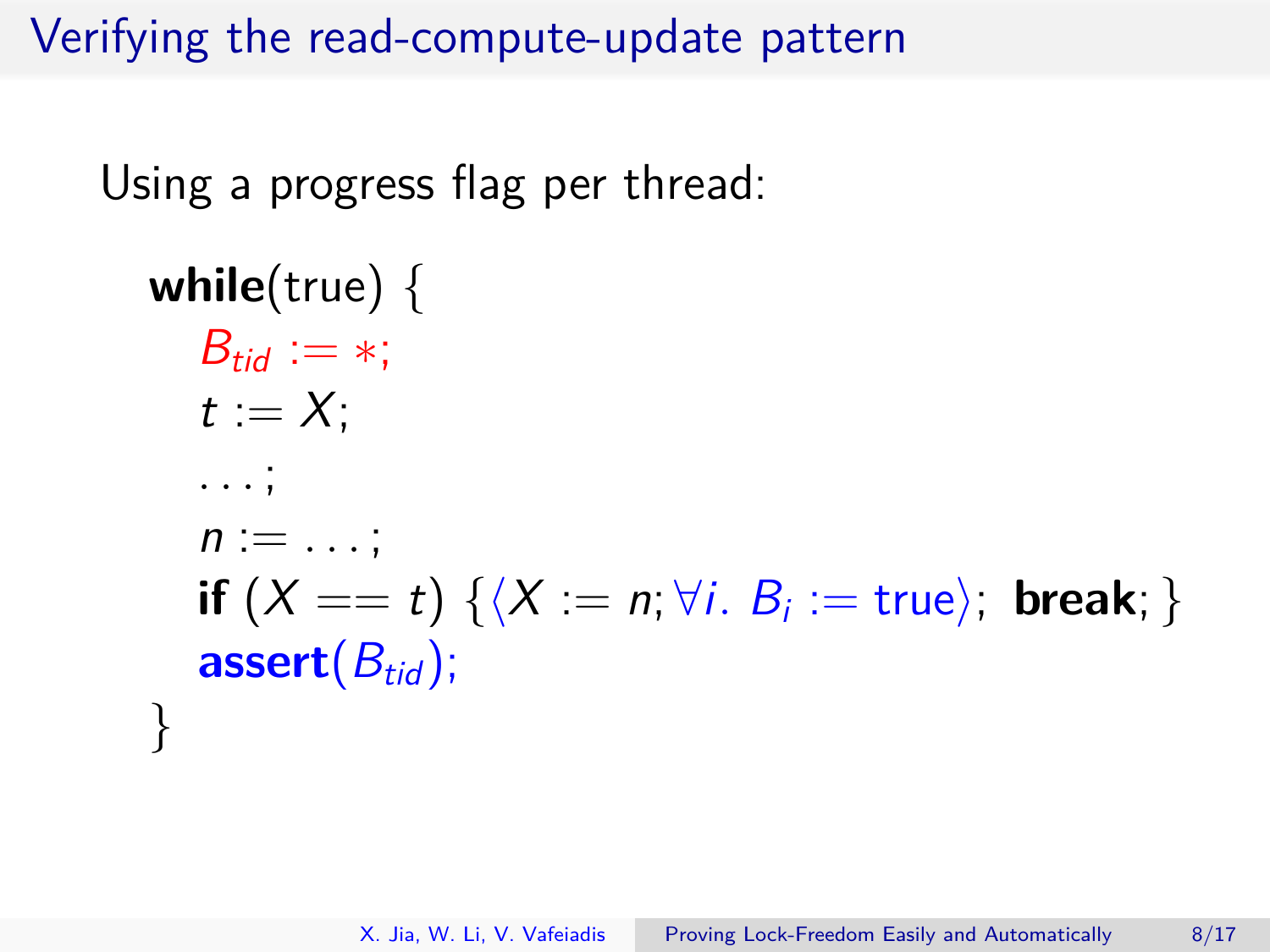Using a progress flag per thread:

```
while(true) {
   B_{tid} := *;t := X:
   . . . ;
   n := \ldots:
   if (X == t) \{\langle X := n; \textbf{assume}(\forall i. B_i)\rangle\}, break; }
   assert(B_{tid});
}
```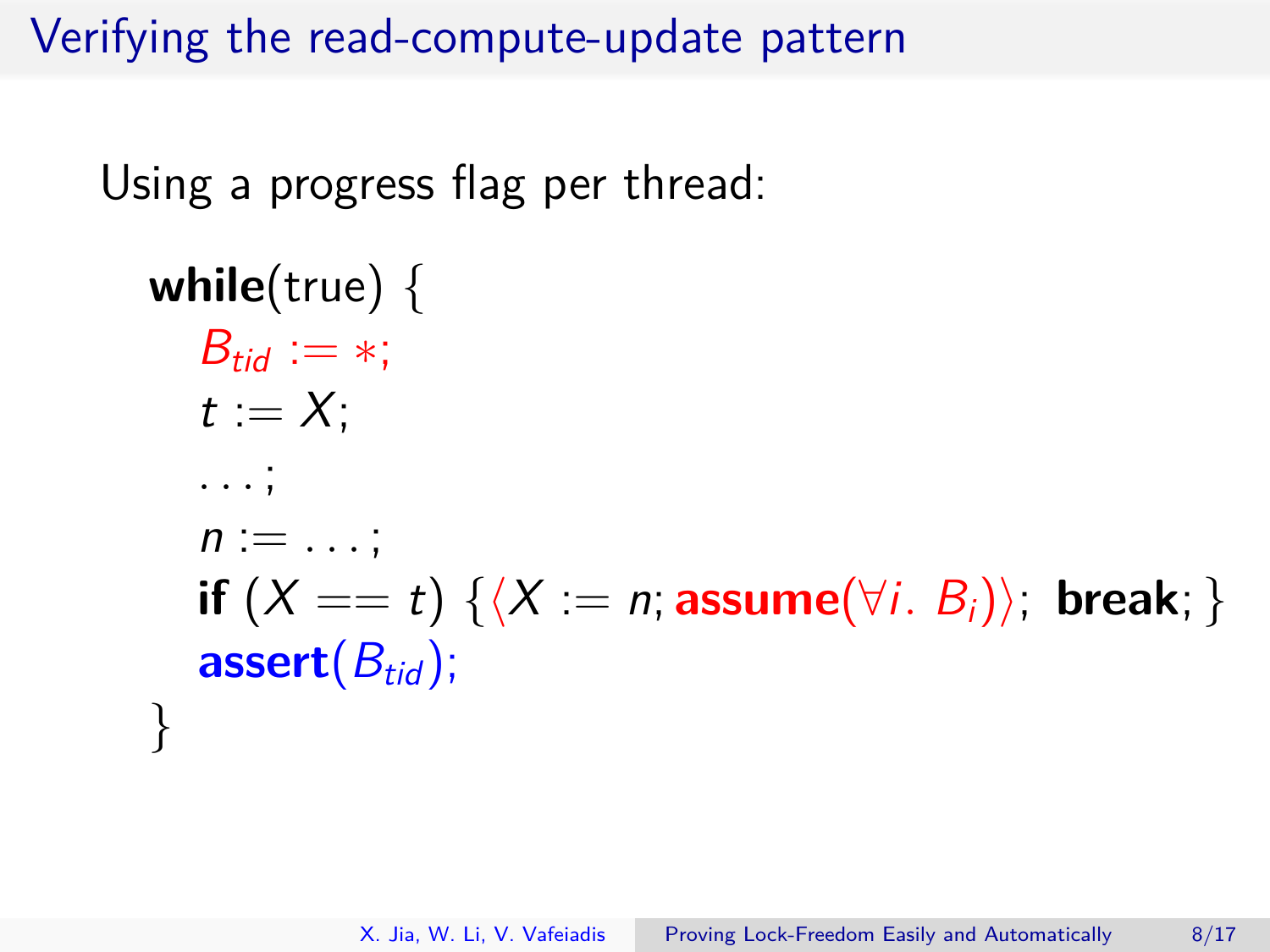# What else is there?

Two important extensions:

- $\triangleright$  Nested loops
- $\blacktriangleright$  Loops that terminate for sequential reasons

What else:

- $\blacktriangleright$  Implementation/evaluation
- ► Formalisation in Ott & Cog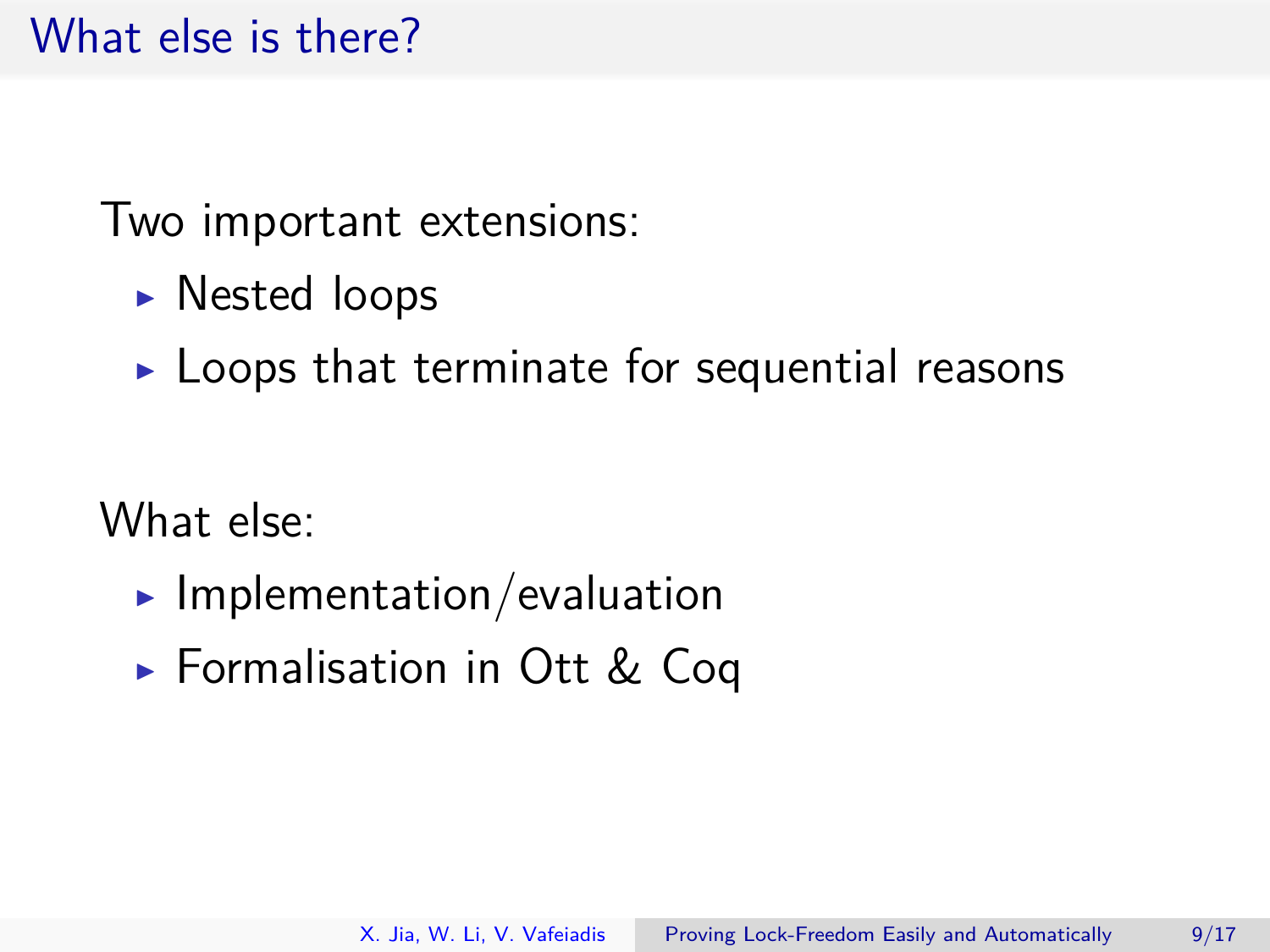# Handling nested loops

**while**(true) { t<sup>1</sup> := X1; *. . .* ; **if**(X<sup>1</sup> == t1) { X<sup>1</sup> := *. . .* ; **break**; } *. . .* ; **while**(true) { t<sup>2</sup> := X2; *. . .* ; **if**(X<sup>2</sup> == t2) { X<sup>2</sup> := *. . .* ; **break**; } *. . .* ; } *. . .* ; }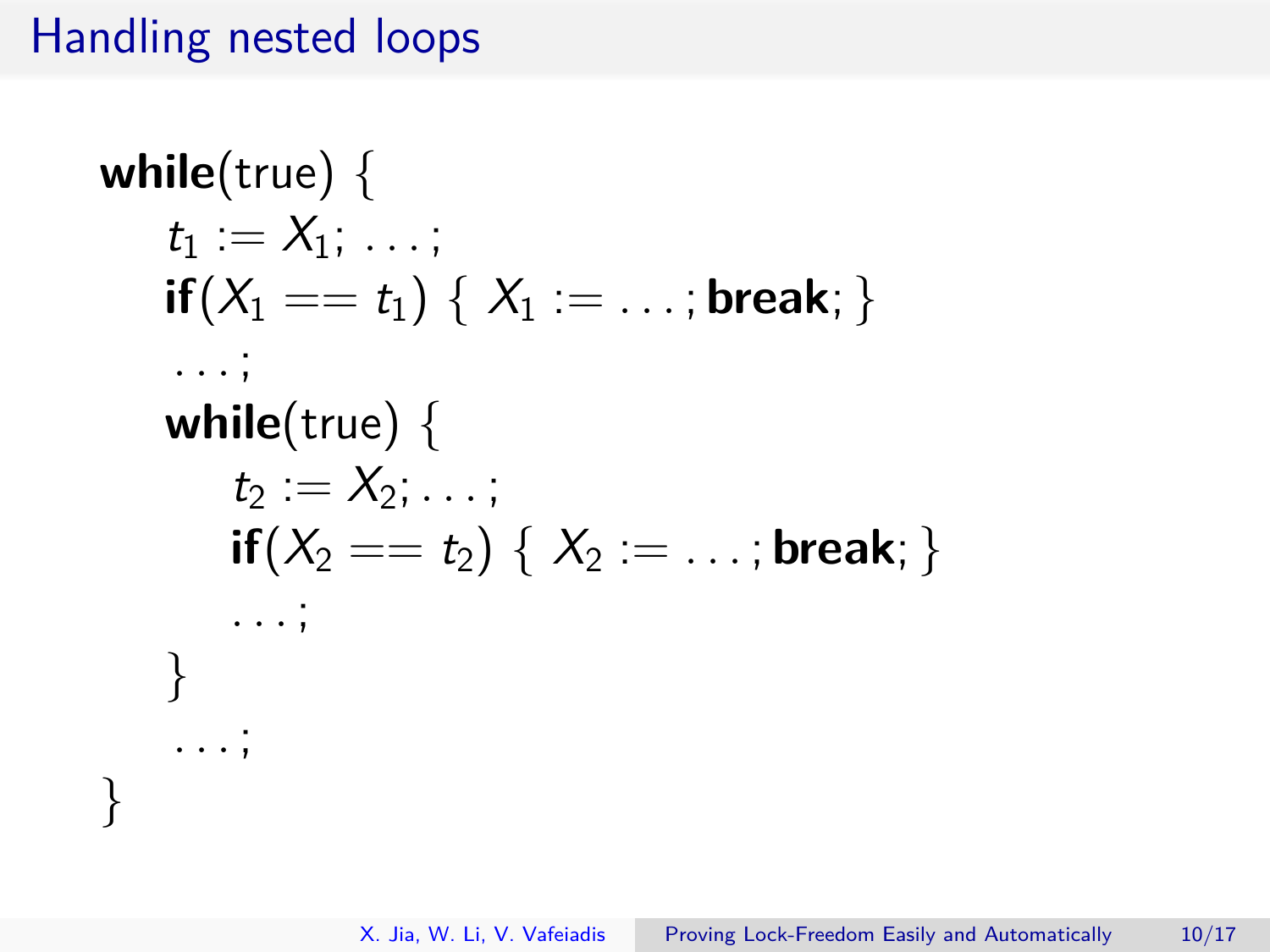# Handling nested loops

while (true) 
$$
{r_1 := P_1;
$$

\n
$$
\langle t_1 := X_1, +P_2 \rangle; \dots;
$$
\nif  $(X_1 == t_1) \{ \langle X_1 == \dots, +P_1, +P_2 \rangle; \text{break}; \}$ 

\n
$$
++P_2; \dots;
$$
\nwhile (true)  ${r_2 := P_2;$ 

\n
$$
t_2 := X_2; \dots;
$$
\nif  $(X_2 == t_2) \{ \langle X_2 == \dots, +P_2 \rangle; \text{break}; \}$ 

\n
$$
\dots; \text{assert}(P_2 > r_2);
$$
\n}

\n+

\n
$$
++P_2; \dots; \text{assert}(P_1 > r_1);
$$
\n}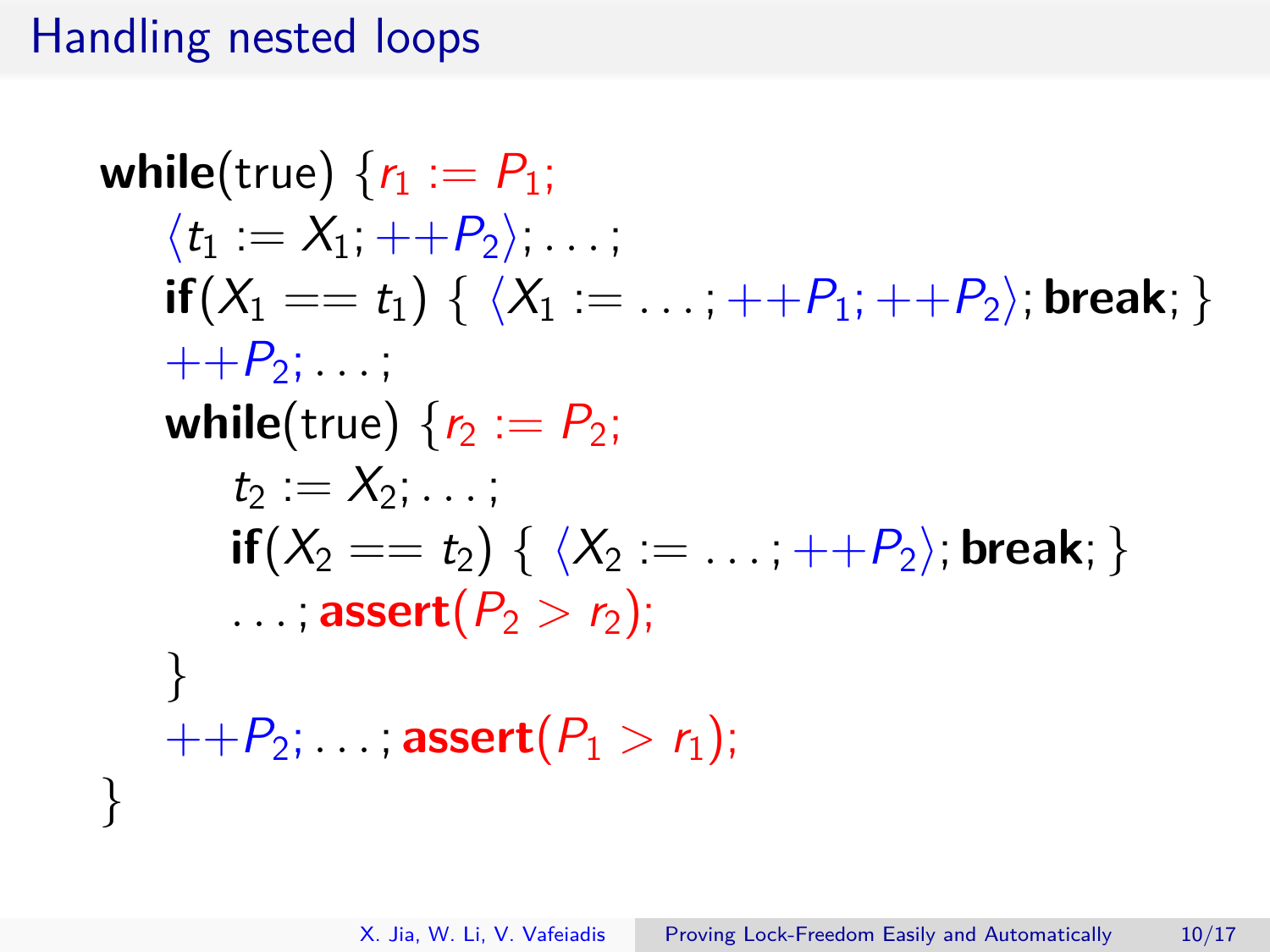How about the following program?

$$
i := 0;
$$
  
while $(i < 2) \{i++; \}$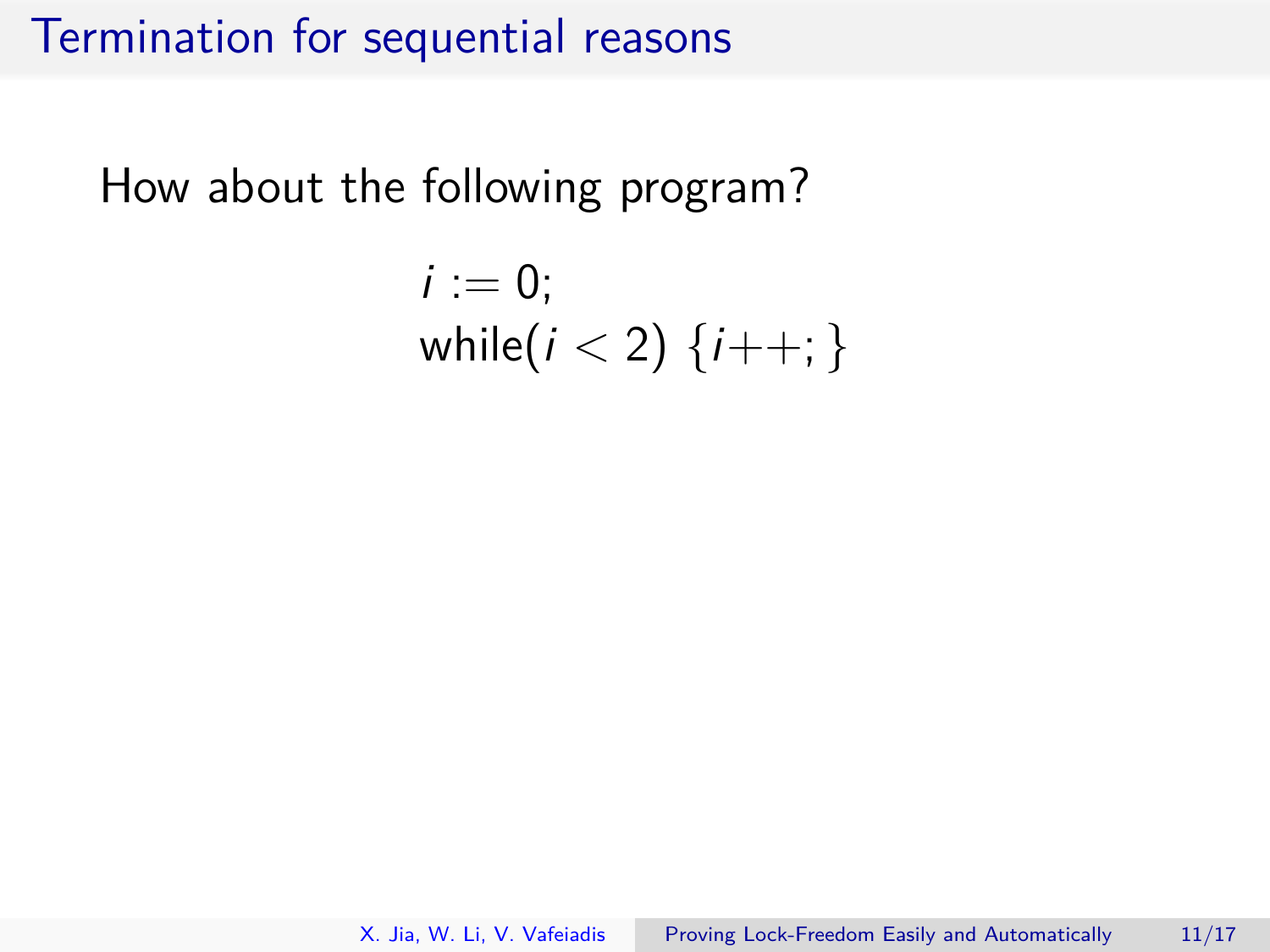How about the following program?

$$
i := 0;
$$
  
while $(i < 2) \{i++; \}$ 

Naive instrumented version:

$$
\langle i := 0; ++P_1 \rangle;
$$
\n
$$
\mathsf{L}_0(\text{skip}, p := P_1;
$$
\n
$$
\text{if } (i < 2) \text{ } i++; \text{ else break};
$$
\n
$$
\text{assert}(P_1 > p); )
$$

Oops!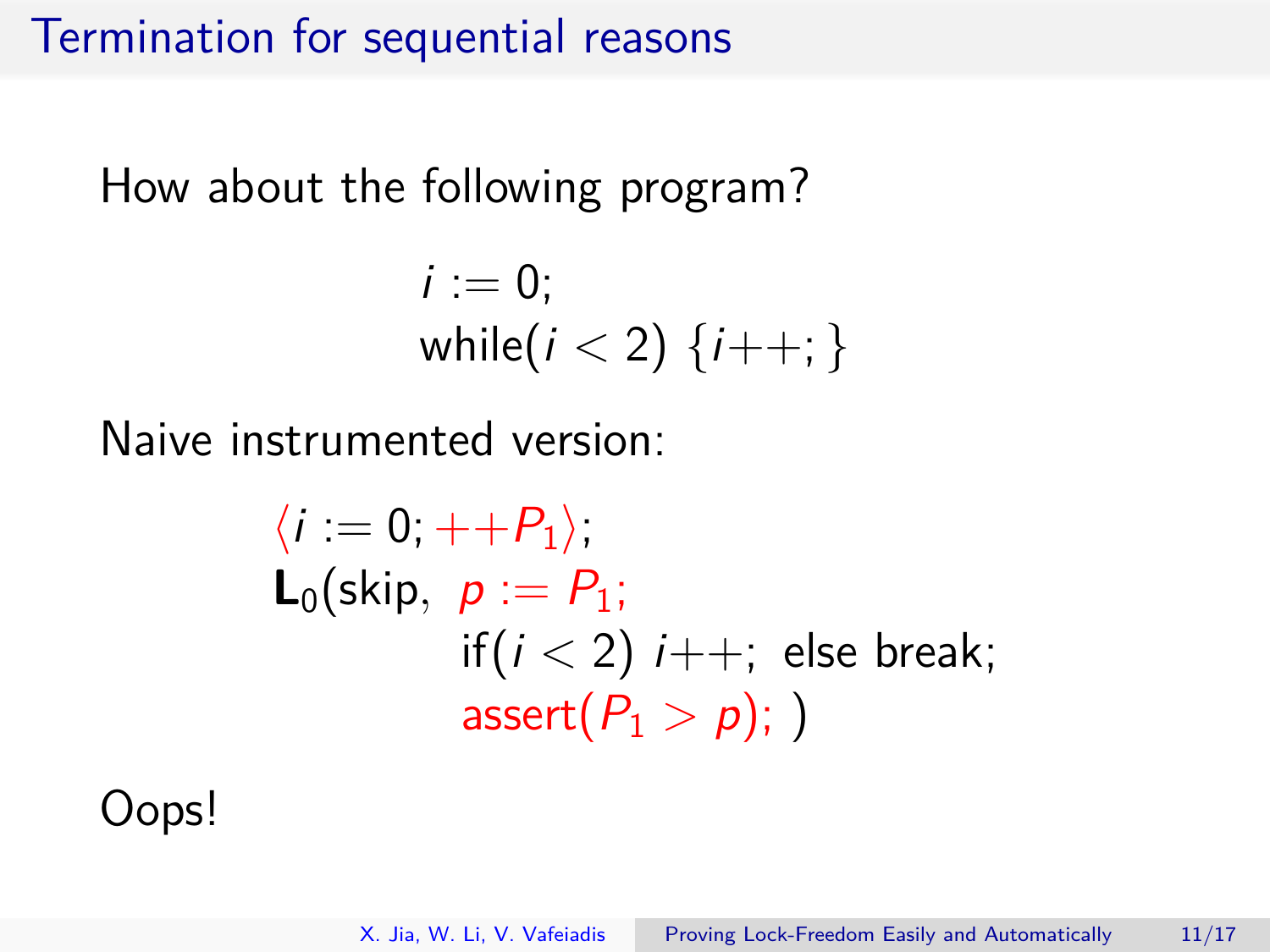How about the following program?

$$
i := 0;
$$
  
while $(i < 2) \{i++; \}$ 

Why does it terminate?

- **Ranking function,**  $f(i) = 2 i$ **.**
- $\triangleright$  Decreases round each loop iteration.
- I Loop exits if  $f(i) < 0$ .

Idea: use the ranking function in the instrumentation!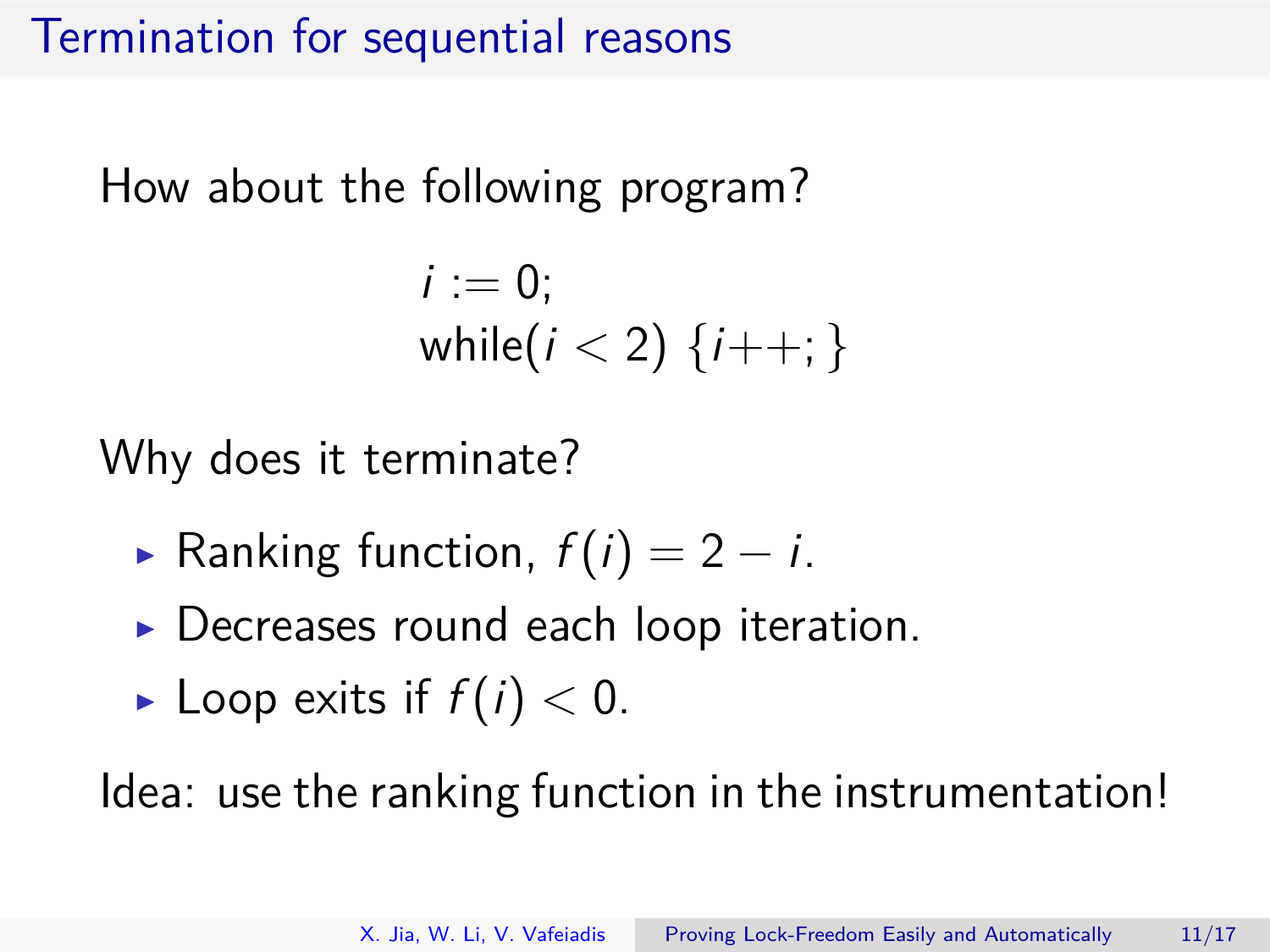How about the following program?

$$
i := 0;
$$
  
while $(i < 2) \{i++; \}$ 

Better instrumented version:

$$
\langle i := 0, ++P_1 \rangle;
$$
\n
$$
\mathsf{L}_0(\text{skip}, p := P_1; i_{\text{saved}} := i;
$$
\n
$$
\text{if } (i < 2) \text{ } i++; \text{ else break};
$$
\n
$$
\text{assert}(P_1 > p \lor 2 - i < 2 - i_{\text{saved}}); )
$$

Now provable.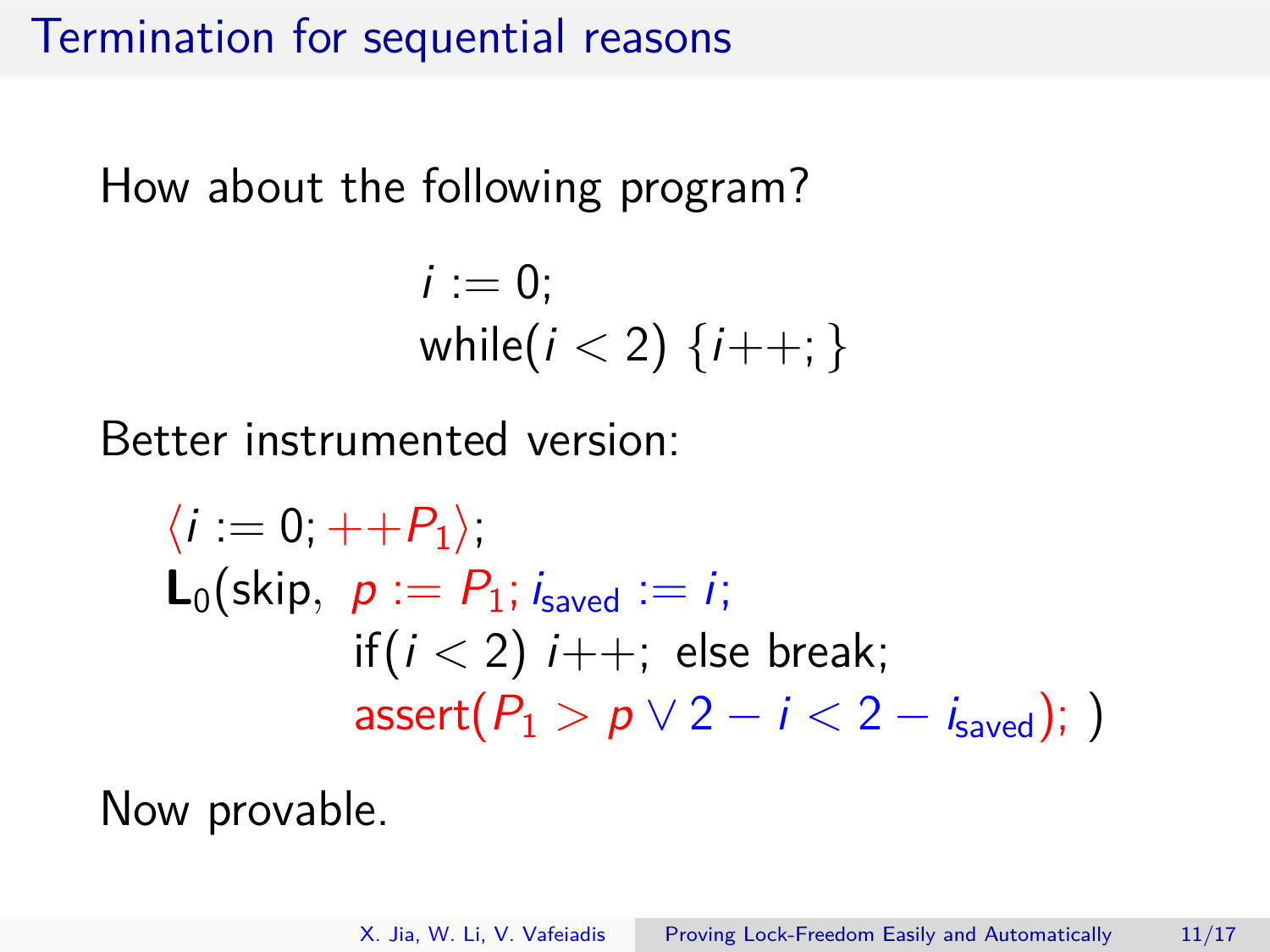### Experimental results

| <b>Algorithm</b>   | <b>LOC</b> | <b>Time</b>       |
|--------------------|------------|-------------------|
| <b>CAS</b> counter | 41         | 0.02 <sub>S</sub> |
| Double counter     | 64         | 0.11s             |
| Treiber stack      | 52         | 0.11s             |
| <b>DCAS</b> stack  | 52         | 0.11s             |
| Elimination stack  | 76         | 1.22s             |
| MS queue           | 83         | 3.01s             |
| DGLM queue         | 83         | 3.92s             |
| MSV queue          | 74         | 2.85s             |



X. Jia, W. Li, V. Vafeiadis [Proving Lock-Freedom Easily and Automatically 12/17](#page-0-0)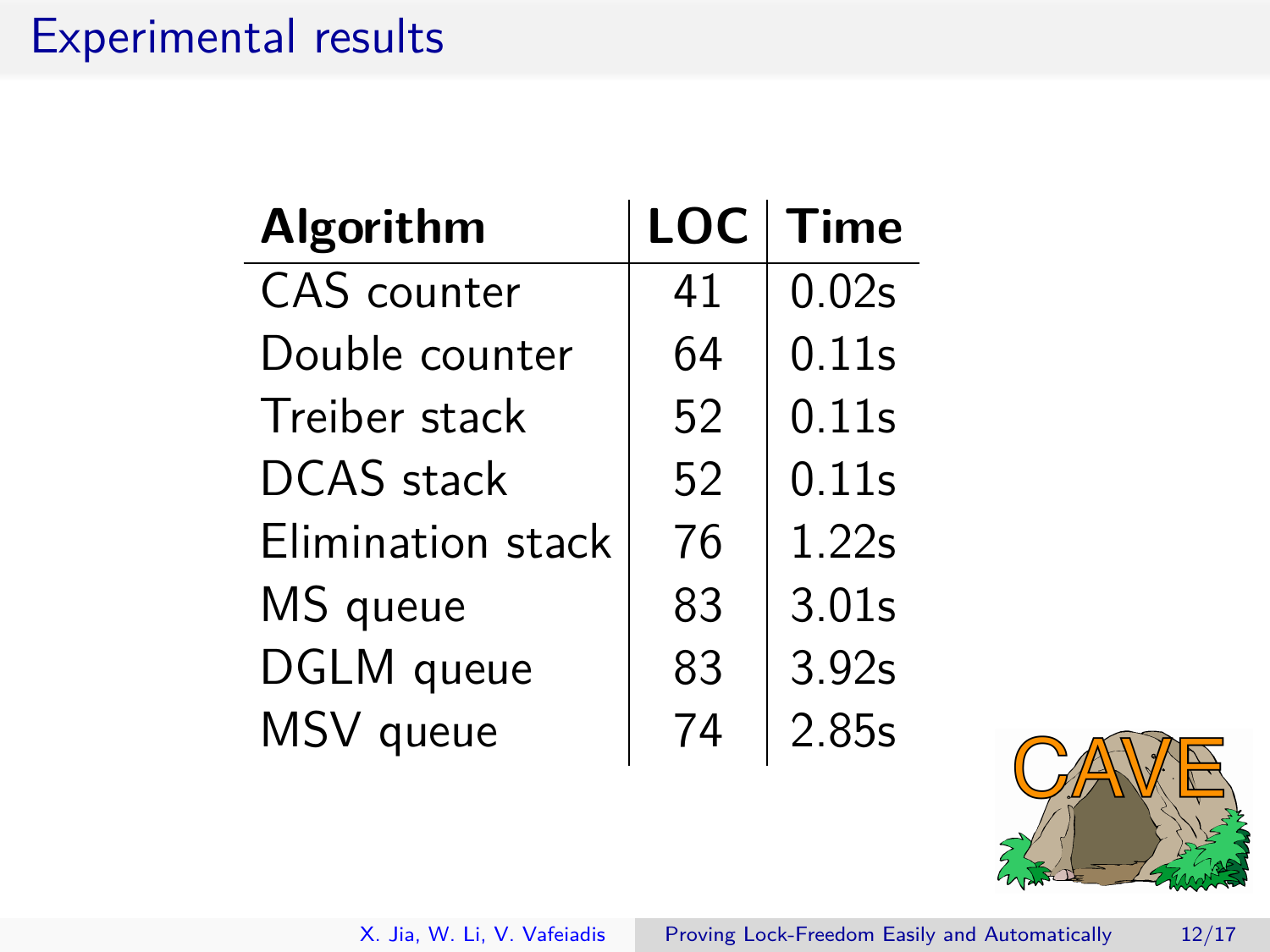#### Formal set up

Minimal programming language:

$$
C ::= skip \mid break \mid BC \mid C_1; C_2 \mid C_1 \parallel C_2
$$

$$
\mid C_1 \oplus C_2 \mid L_n(C_1, C_2)
$$

# Standard operational semantics:  $\langle C, \sigma \rangle \rightarrow \langle C', \sigma' \rangle$

Instrumented semantics:

$$
d \vdash \langle C, \sigma, P \rangle \rightarrow \langle C', \sigma', P' \rangle
$$

$$
d \vdash \langle C, \sigma, P \rangle \rightarrow \text{abort}
$$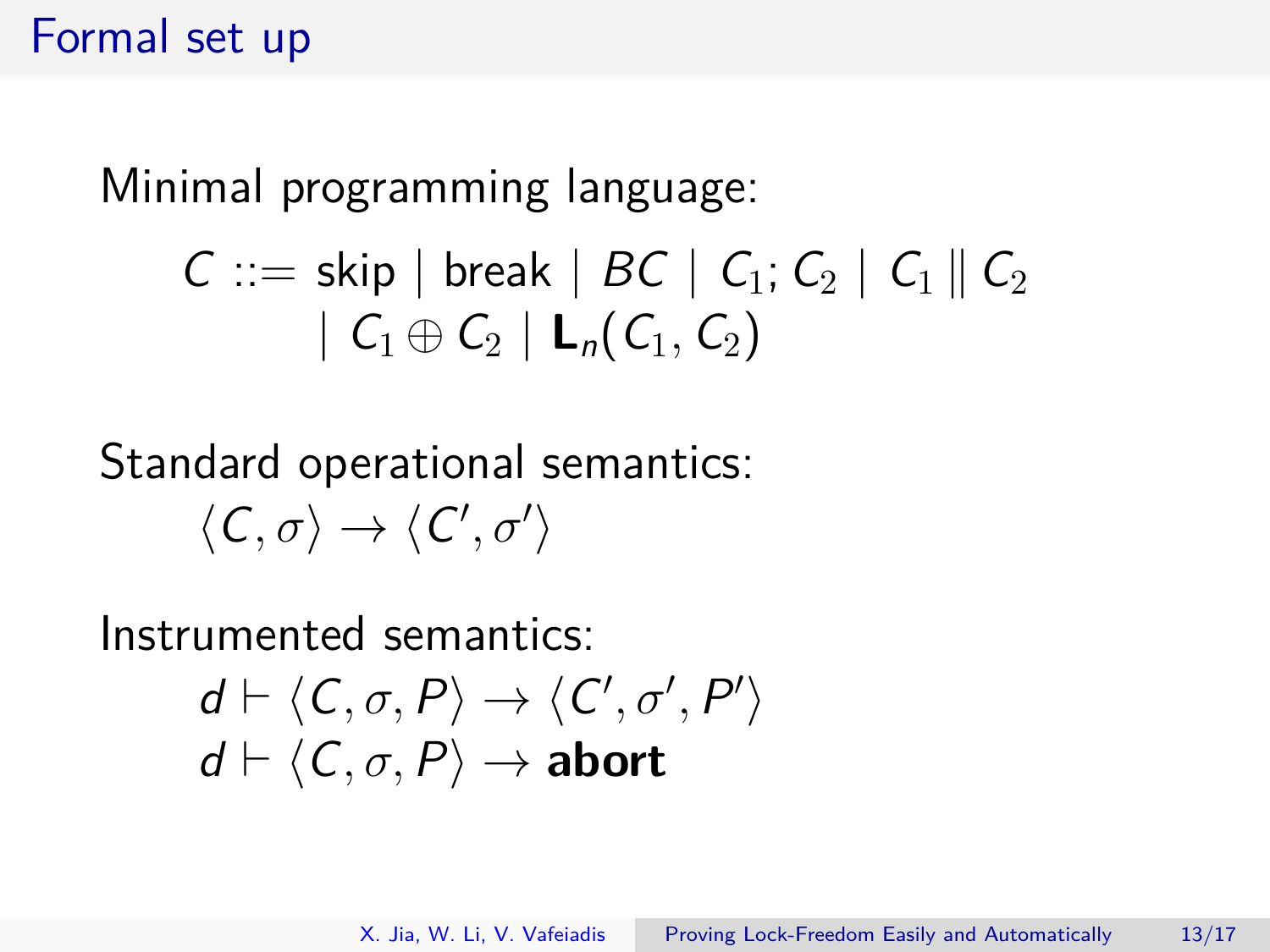Operational semantics: standard rules

$$
(\sigma, \sigma') \in \llbracket BC \rrbracket
$$

$$
d \vdash \langle BC, \sigma, P \rangle \rightarrow \langle \text{skip}, \sigma', \text{Cinc}(P, d) \rangle
$$

$$
d \vdash \langle C_1, \sigma, P \rangle \rightarrow \langle C'_1, \sigma', P' \rangle
$$

$$
d \vdash \langle C_1; C_2, \sigma, P \rangle \rightarrow \langle C'_1; C_2, \sigma', P' \rangle \quad \text{etc.}
$$

where

Cinc
$$
(P, d)
$$
  $\stackrel{\text{def}}{=} \lambda x$ .  $\begin{cases} P(x) & \text{if } x \leq d \\ P(x) + 1 & \text{if } x > d \end{cases}$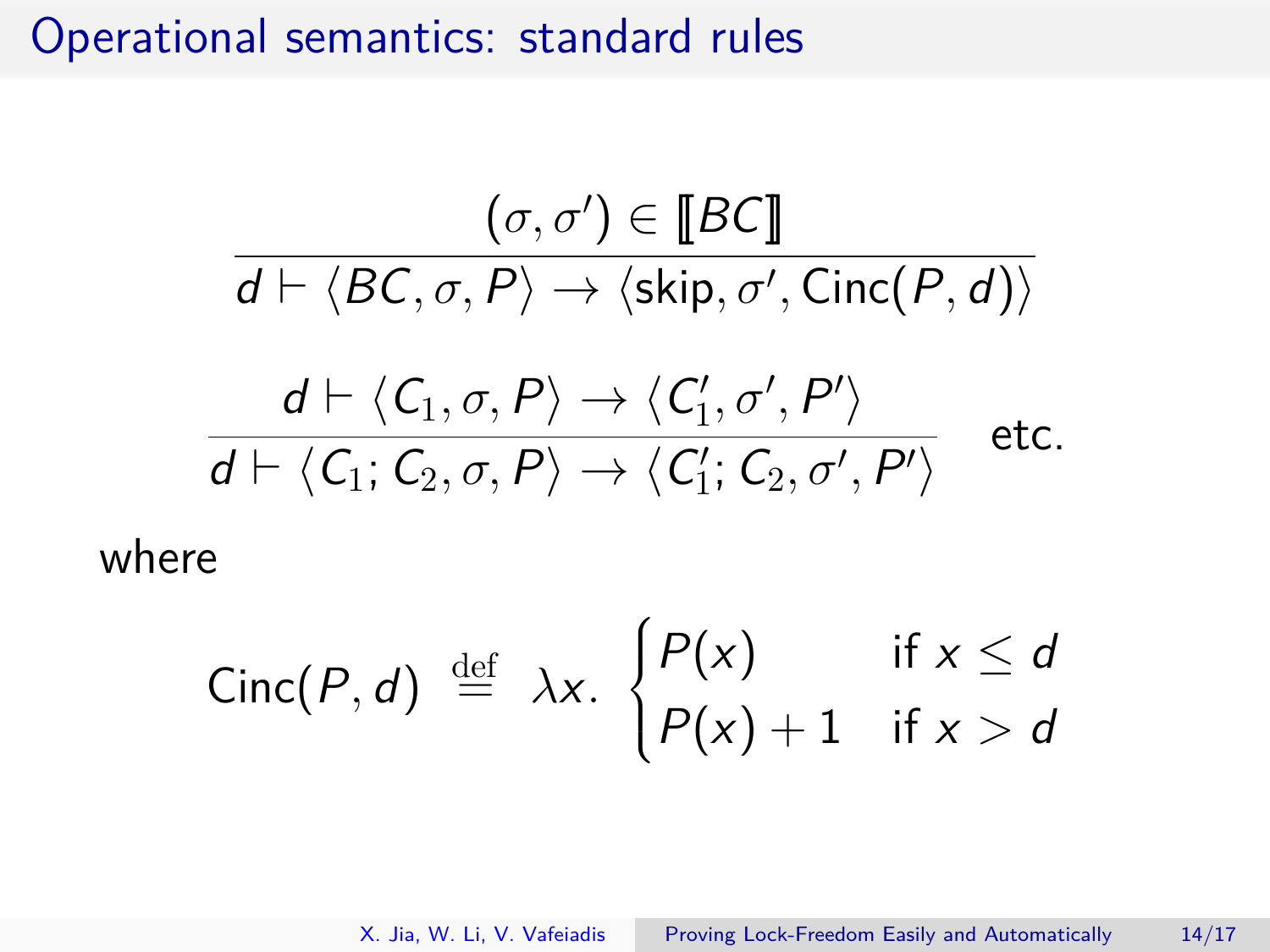### Operational semantics: loops

$$
\overline{d} \vdash \langle \mathbf{L}_n(\text{skip}, C), \sigma, P \rangle \rightarrow \langle \mathbf{L}_{P(d)}(C, C), \sigma, P \rangle
$$
\n
$$
\overline{d} \vdash \langle \mathbf{L}_n(\text{skip}, C), \sigma, P \rangle \rightarrow \text{abort}
$$
\n
$$
\overline{d} \vdash \langle \mathbf{L}_n(\text{skip}, C), \sigma, P \rangle \rightarrow \text{abort}
$$
\n
$$
\overline{d} \vdash \langle \mathbf{L}_n(C_1) \vdash \langle C_1, \sigma, P \rangle \rightarrow \langle C'_1, \sigma', P' \rangle
$$
\nwhere\n
$$
\langle Q_1, Q_2 \rangle, \sigma, P \rangle \rightarrow \langle \mathbf{L}_n(C'_1, C_2), \sigma', P' \rangle
$$
\n
$$
\langle Q_1, Q_2 \rangle, \sigma' \rangle
$$

$$
Idinc(C) \stackrel{\text{def}}{=} \begin{cases} 0 & \text{if } \mathsf{lpExit}(C) \\ 1 & \text{if } \neg \mathsf{lpExit}(C) \end{cases}
$$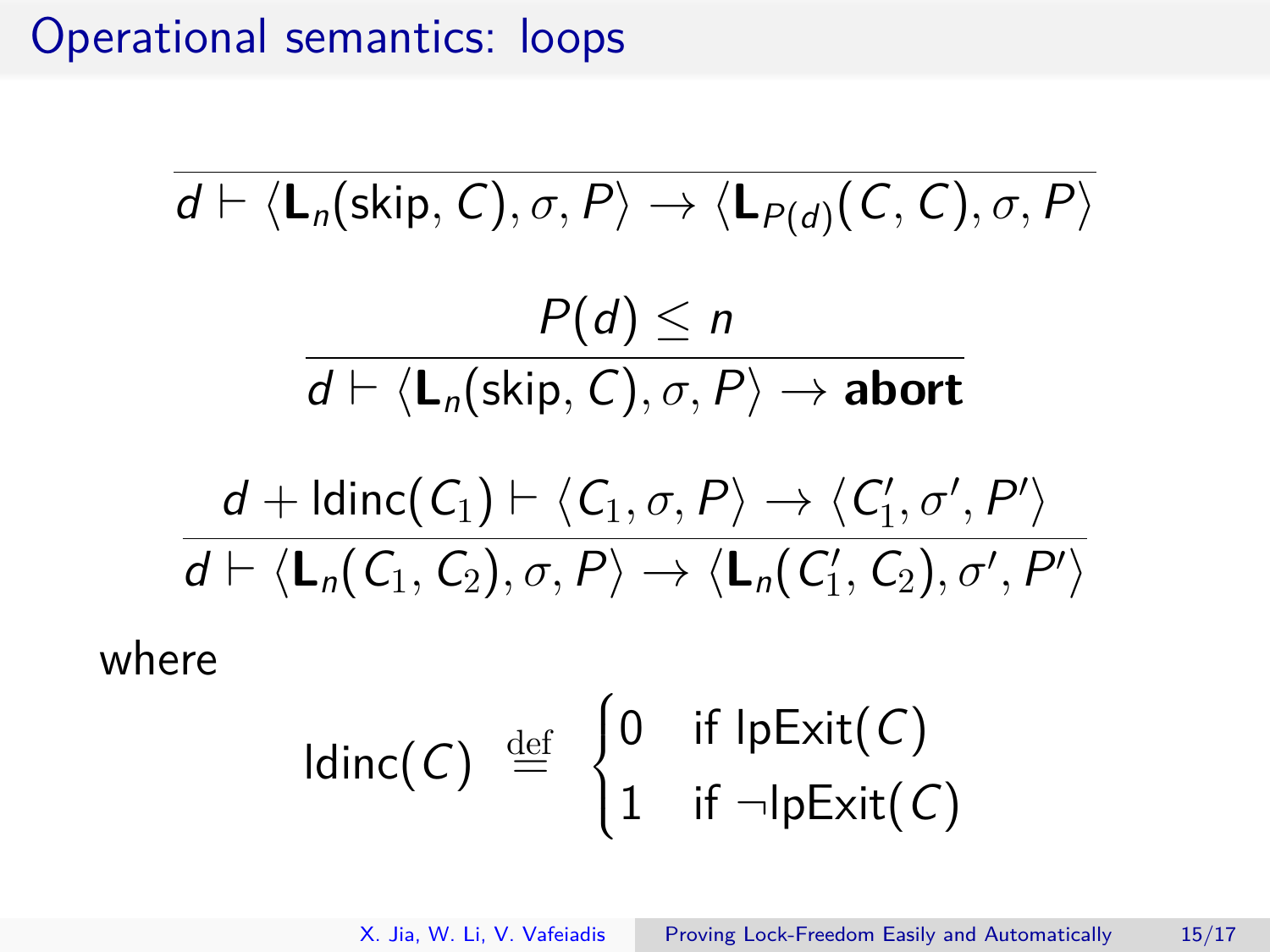#### Results

- $\blacktriangleright$  Define configuration size,  $\langle C, P \rangle^d : \mathbb{N} \to \mathbb{N}.$
- $\blacktriangleright \prec_k$ : lexicographic order on first k elems.

# Lemma (Progress) If  $d \vdash \langle C, \sigma, P \rangle \rightarrow \langle C', \sigma', P' \rangle$  and  $d \vdash \langle C, \sigma, P \rangle \nrightarrow$  **abort**, then  $\langle \langle C', P' \rangle \rangle^d \prec_{d+\langle |C|\rangle_{\text{depth}}} \langle \langle C, P \rangle \rangle^d$ .

Theorem (Termination)

If 
$$
0 \vdash \langle C, \sigma, \lambda x. 1 \rangle \nleftrightarrow^*
$$
 **abort**, then  $\langle C, \sigma \rangle$  always

terminates.